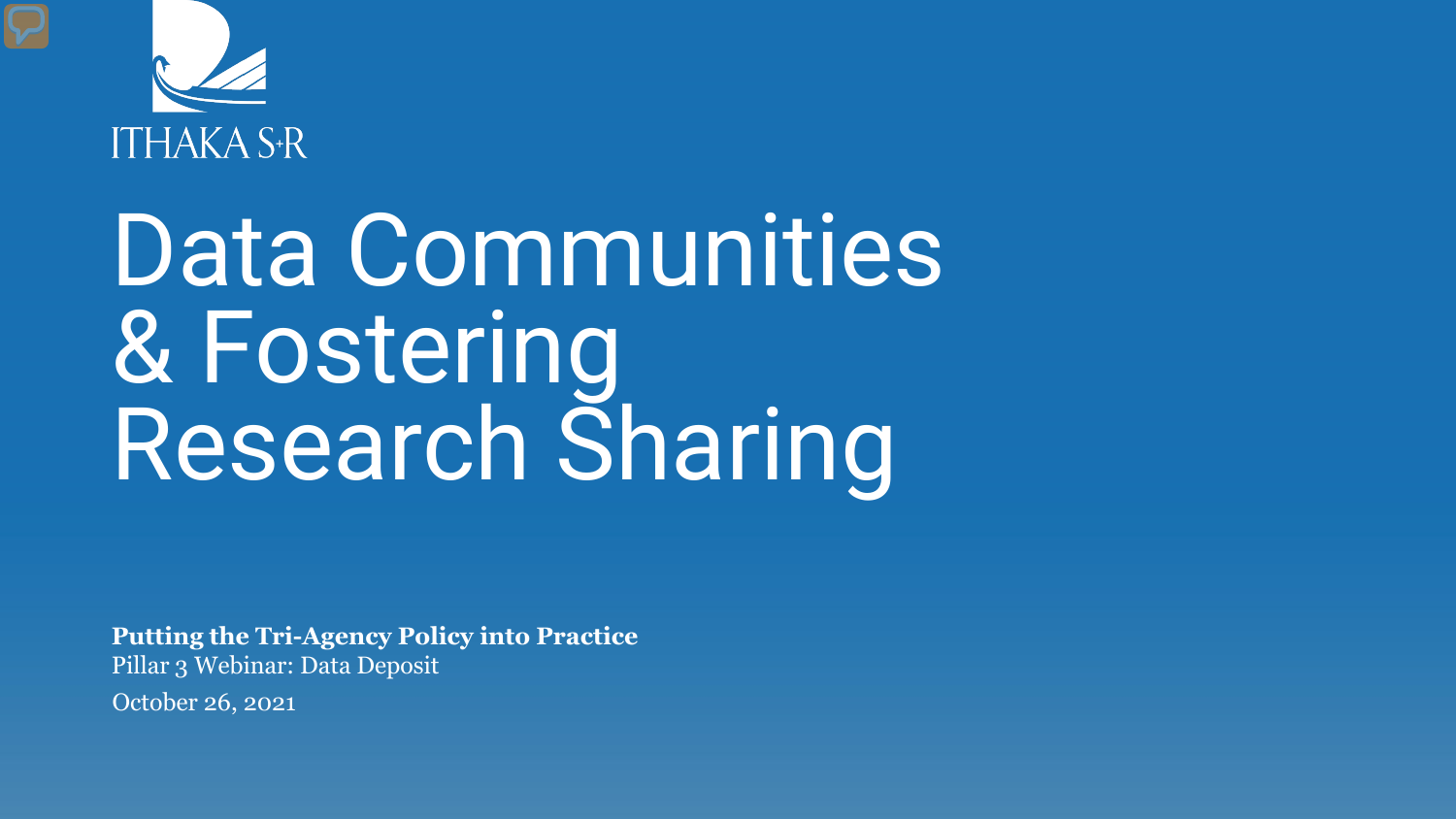What makes research data sharing successful?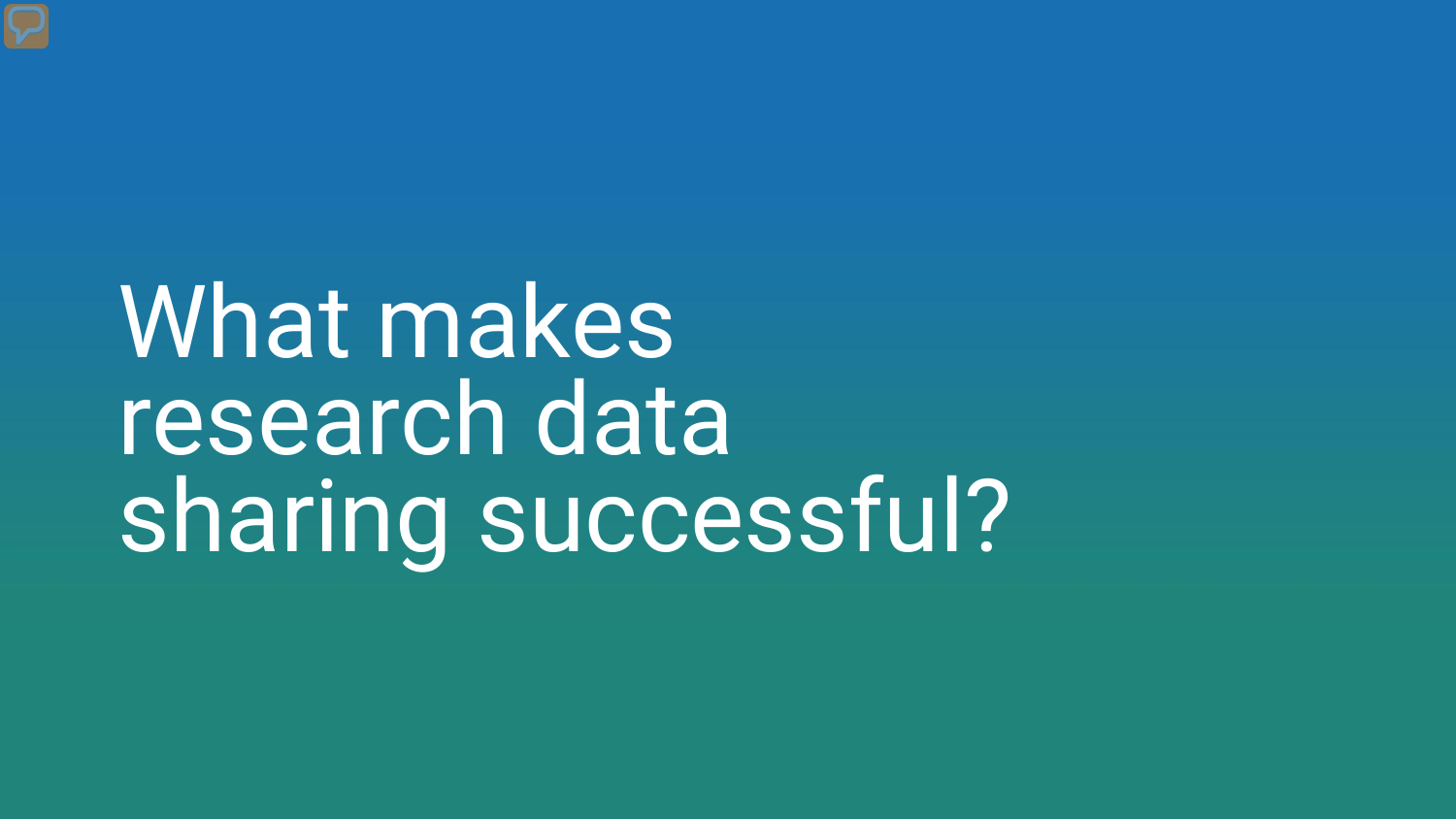### The Data Sharing Landscape

#### **Institution Driven**

Institutional repositories and data support services are increasingly available to researchers through their institution.

#### **Compliance Driven**

Funders and publishers require researchers to deposit datasets when their articles are published.

#### **Community Driven**

Researchers form communities around the sharing and reuse of certain types of data.

Collaborative groups are working to **share curation expertise** and make data sets discoverable across institutions.

**Generalist repositories** are targeting this type of data sharing.

Community-centric sharing usually takes place via **domain repositories**.

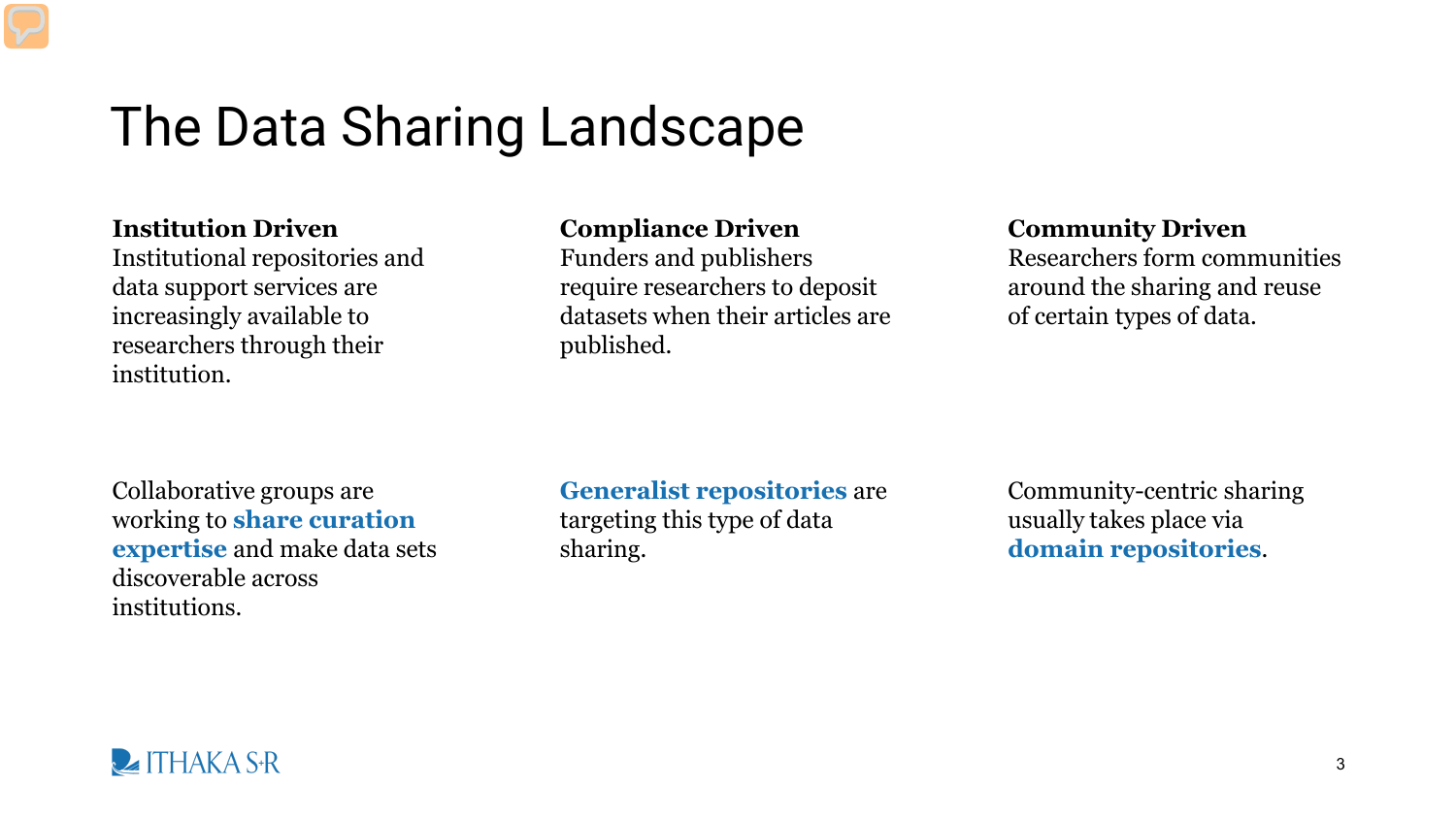

Our Research and Teaching Support Services program examines scholarly practices using a unique collaborative, qualitative methodology.

- Agriculture (2017)
- $\bullet$  Art History (2013)
- Asian Studies (2018)
- $\bullet$  Business (2019)
- Big Data (2021)
- $\bullet$  Chemistry (2014)
- Civil & Environmental Engineering (2018)
- $\bullet$  History (2012)
- Indigenous Studies (2019)
- Language and Literature (2020)
- Public Health (2017)
- Primary Sources (2020)
- Religious Studies (2017)
- Teaching with data in the social sciences (2021)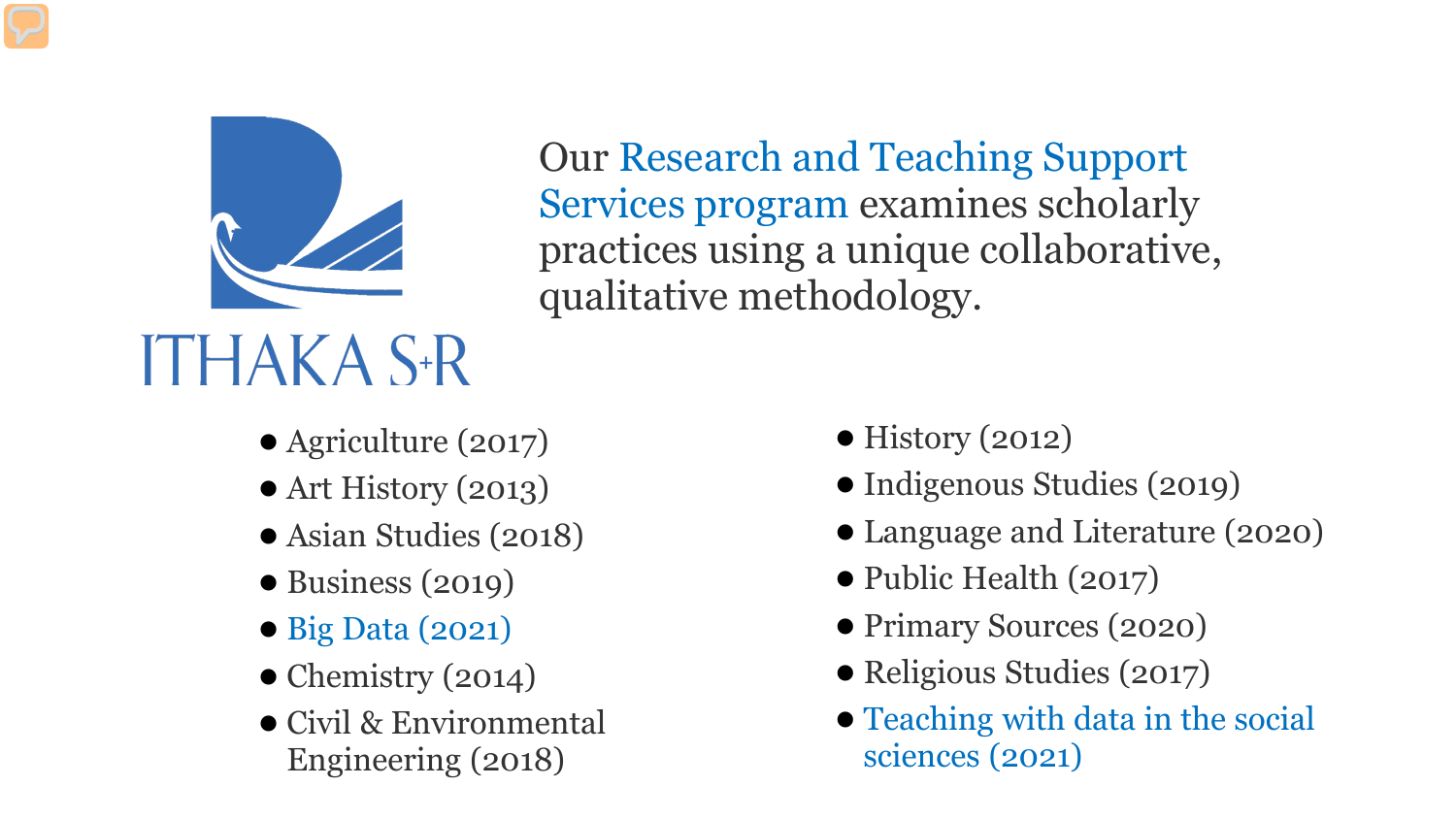## By the numbers

# 2000+

Scholars interviewed about their information practices and research support needs

# 550

Librarians we've collaborated with to conduct the interviews for the research

# 145

Institutions in the U.S. and Canada we've partnered with to conduct the research

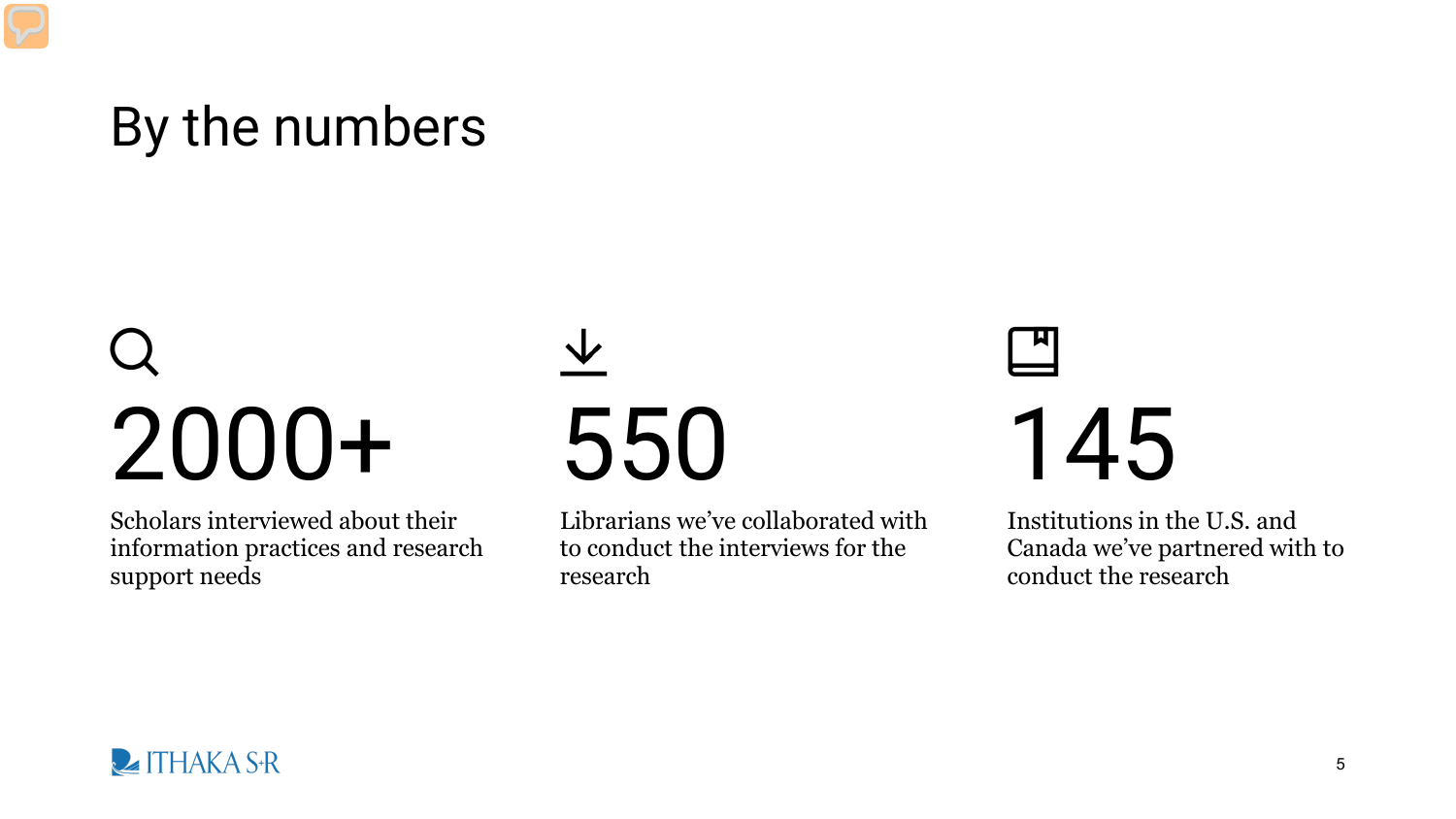## Data sharing success stories

#### **Genetics**

- GenBank (NCBI)
- Speciesspecific databases such as FlyBase
- Viral genomic sequencing via GISAID



MATMANMANACIO



#### **Neuroimaging**

- Neuroimaging Tools and **Resources Clearinghouse** 
	- **OpenNeuro**
	- **Donders Repository**





**OpenNEURO** 

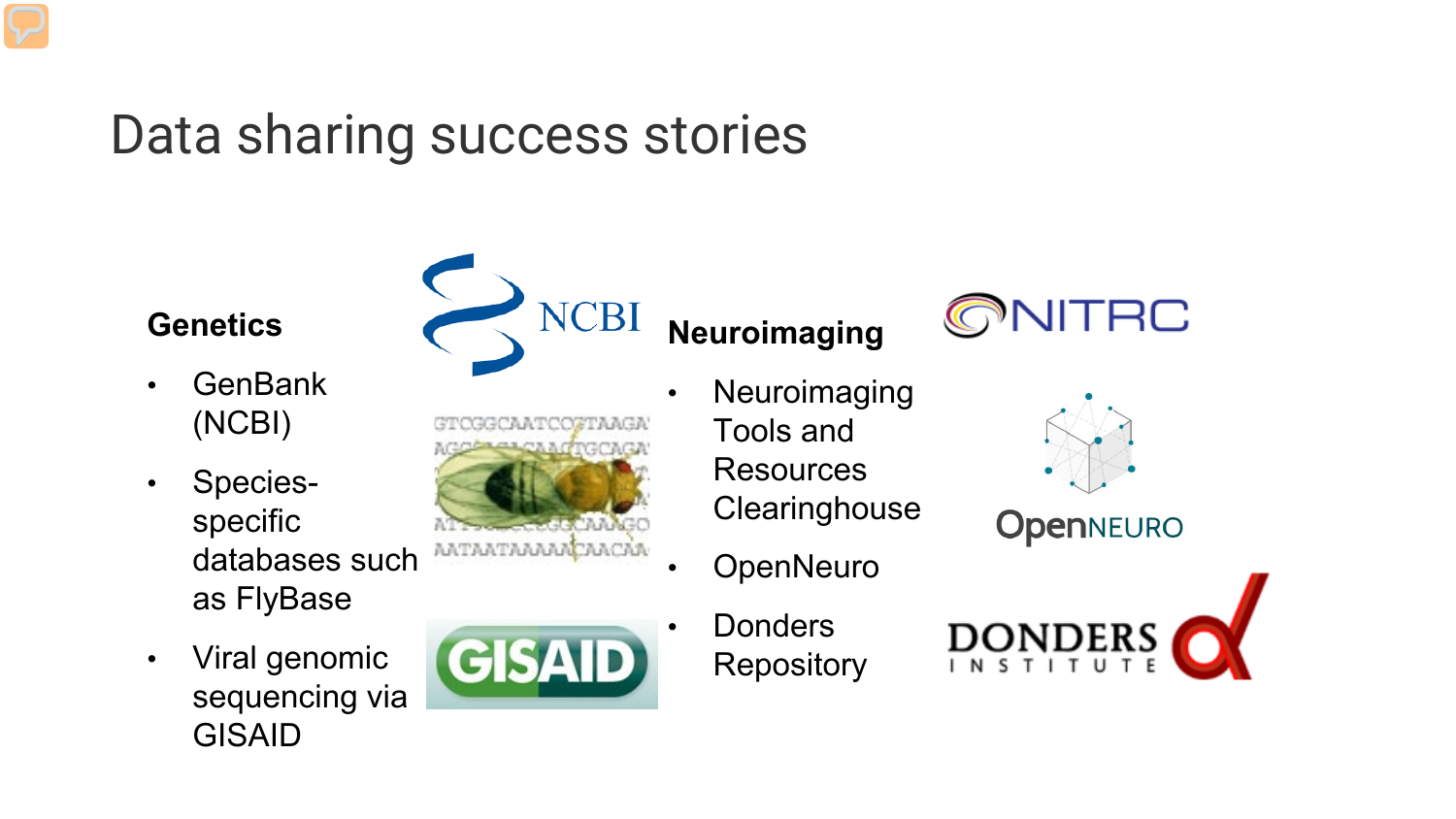## COVID-19 data community Influenza Virus **Genetics**

**GISAID** (Global Initiative on Sharing All Influenza Data) is an interdisciplinary organization supporting a repository of genetic data and related projects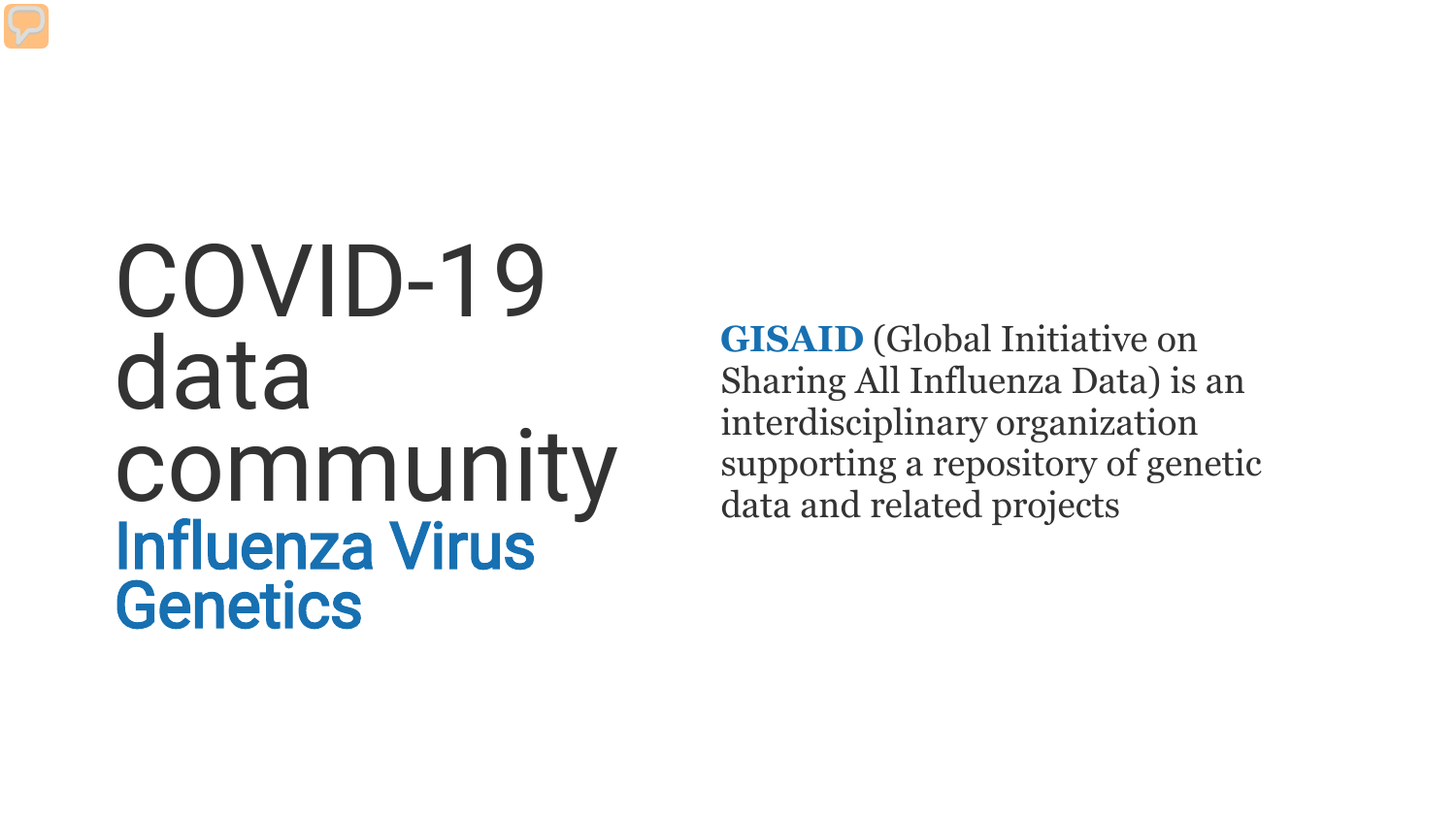## Data communities

**A data community is a fluid and informal network of researchers who share and use a certain type of data.**

Most (but not all) data communities are facilitated through a website incorporating an online repository.

A data community is **not** the same as a discipline.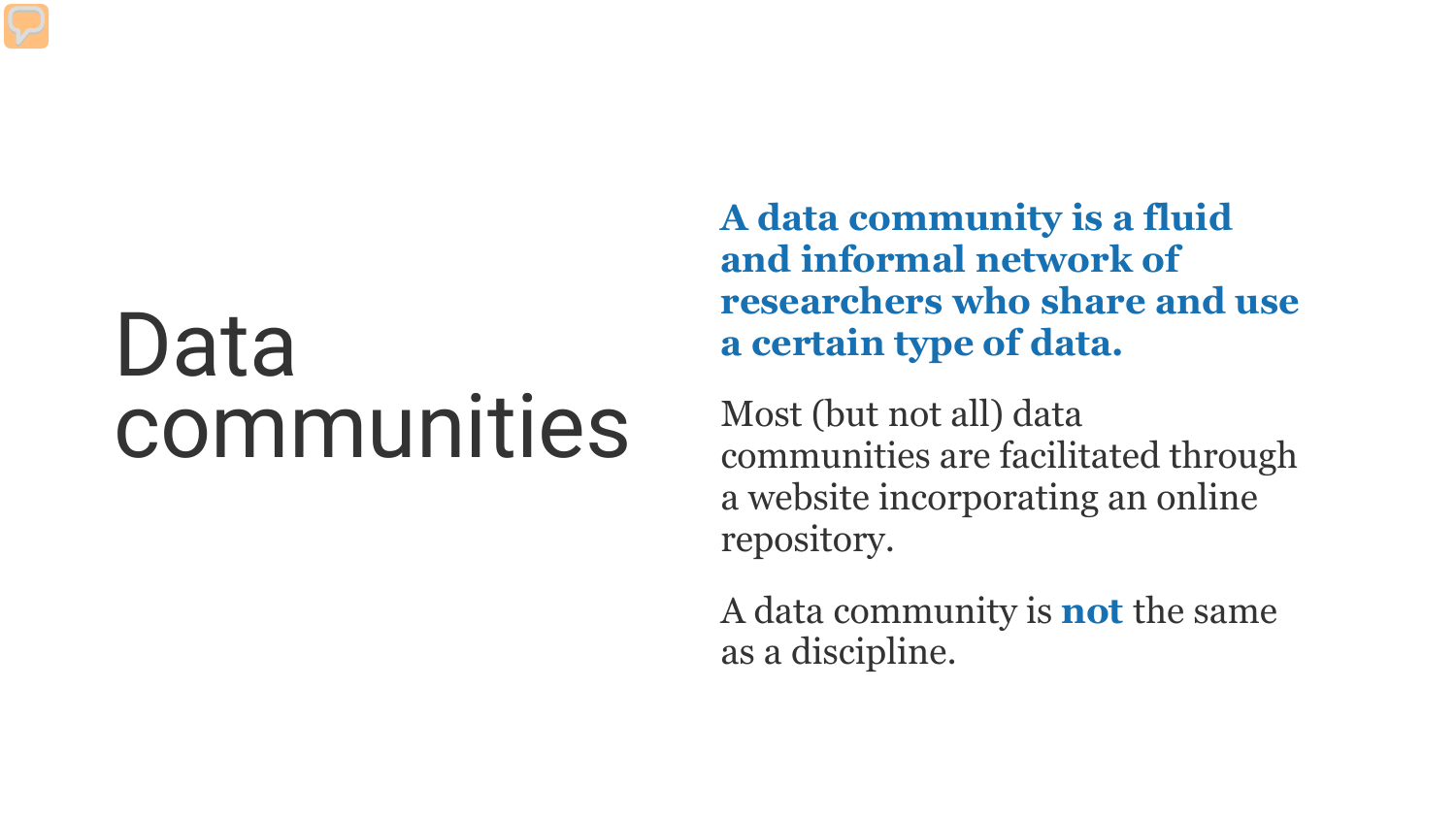Thinking in terms of data communities can support sharing across institutional boundaries, mirroring how scholars do their work.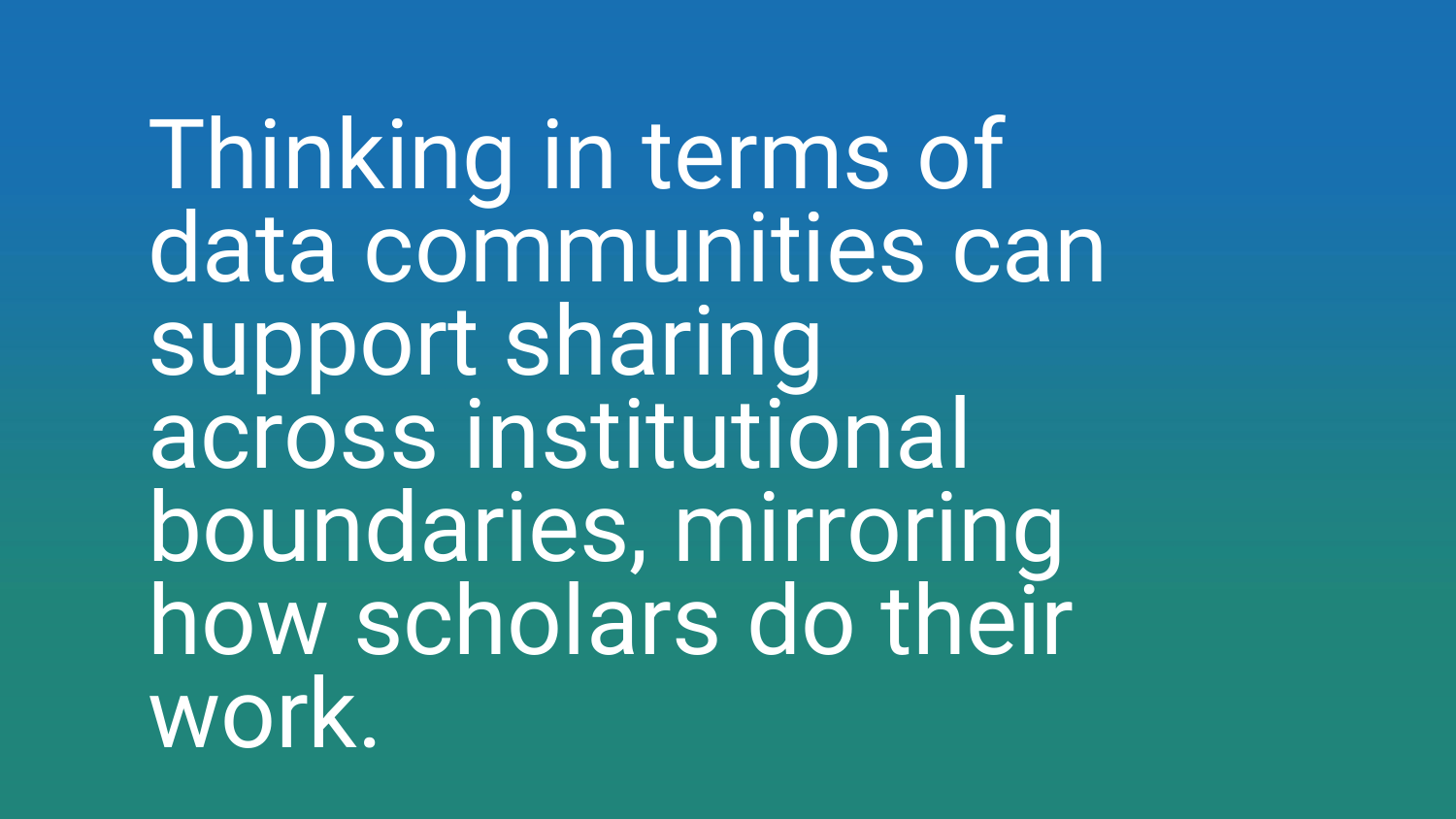## Characteristics of successful data communities

- Bottom-up development
- Community norms
- Absence or mitigation of technical barriers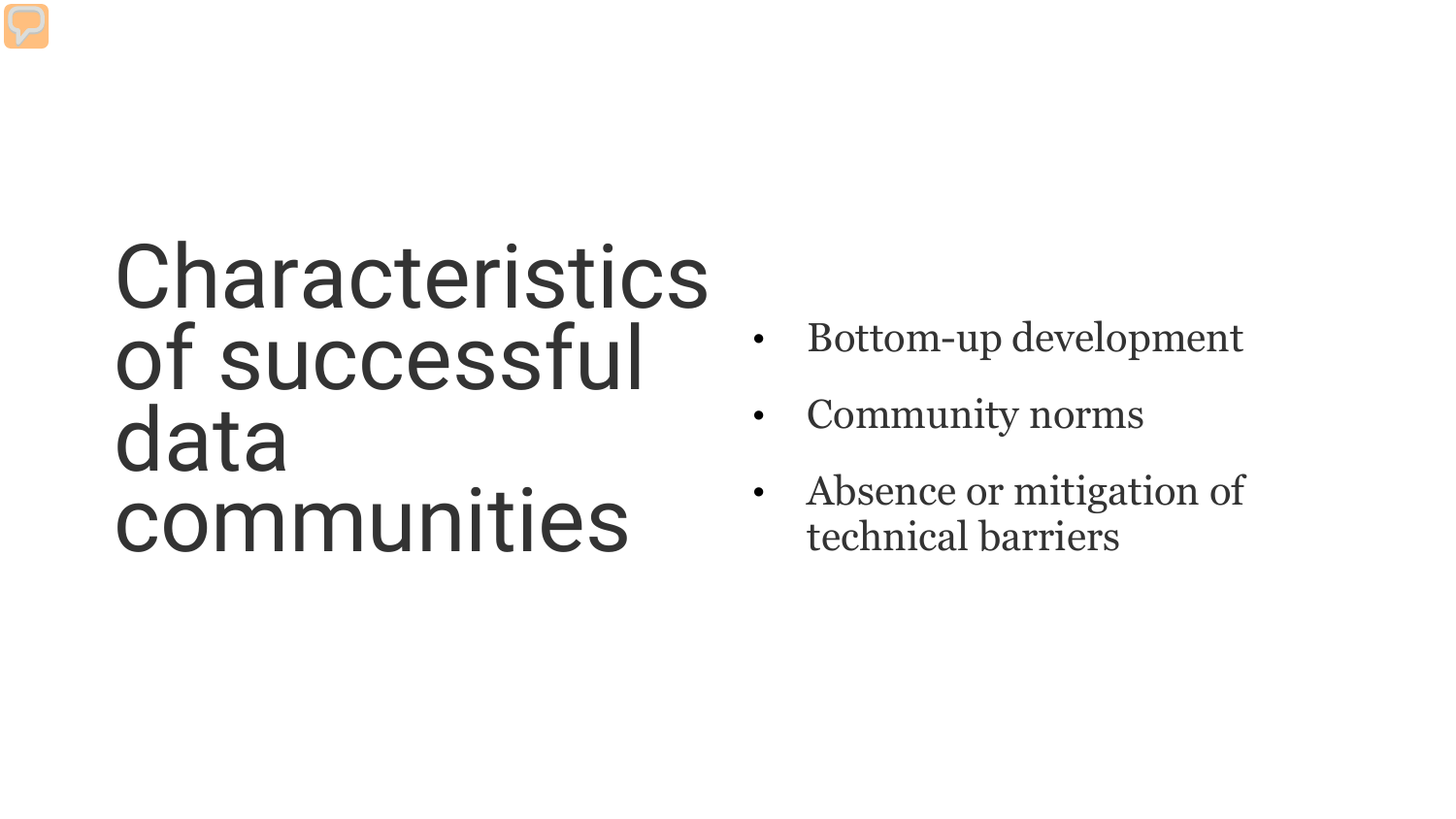## The data community circle of life

COVID-19 has shown that new data communities can emerge and grow extremely quickly to meet urgent needs.

Data communities also die, due to lost funding or organizational support, personnel changes, or simply changes in community need.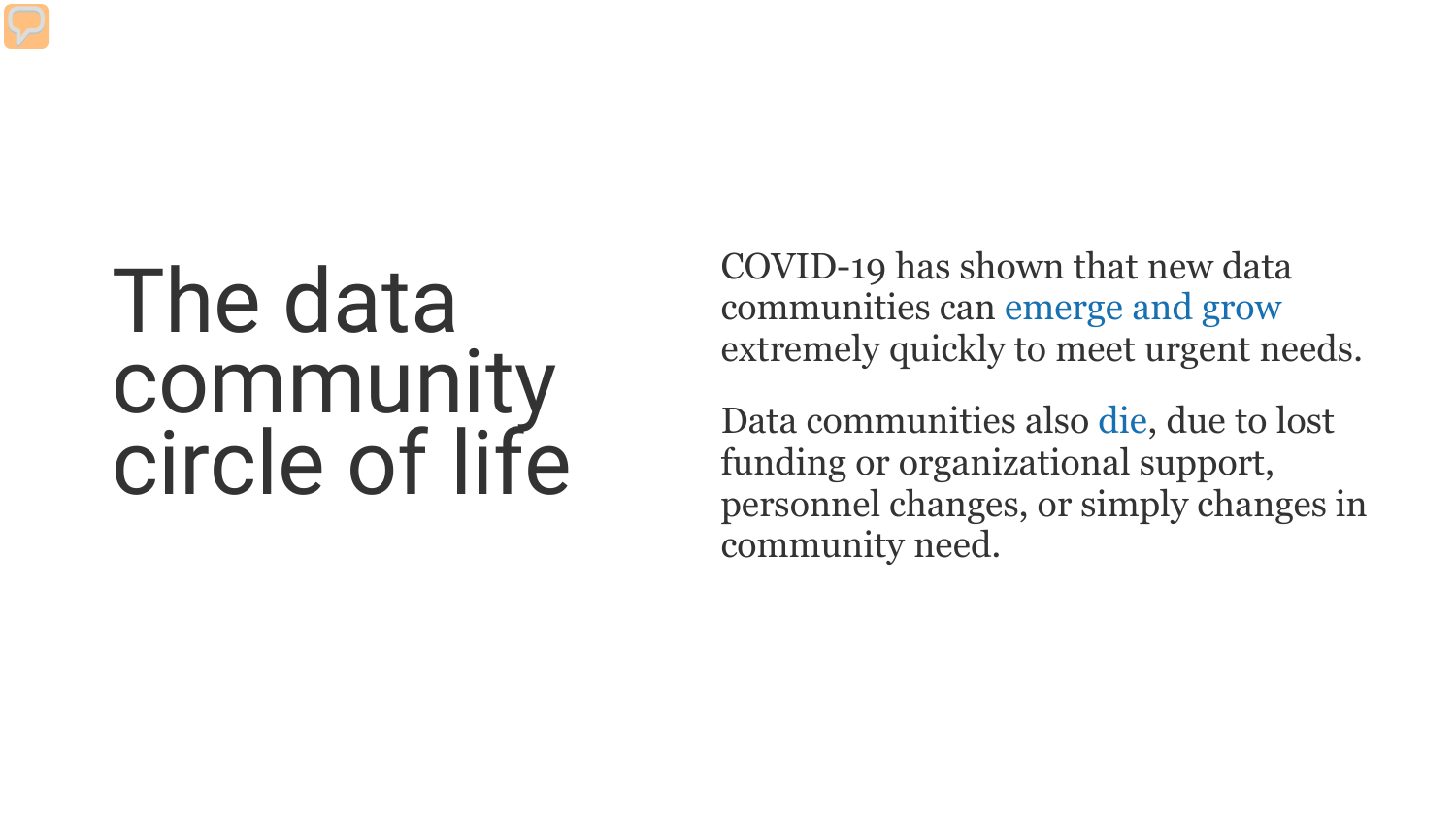## **Implications** for data sharing support

- "Build it and they will come" approaches generally don't result in data communities
- Top-down mandates generally don't result in data communities
- Institutional and generalist repositories can provide infrastructure and curation support
- Librarians with institutional support remits have the challenge of supporting cross-institutional data communities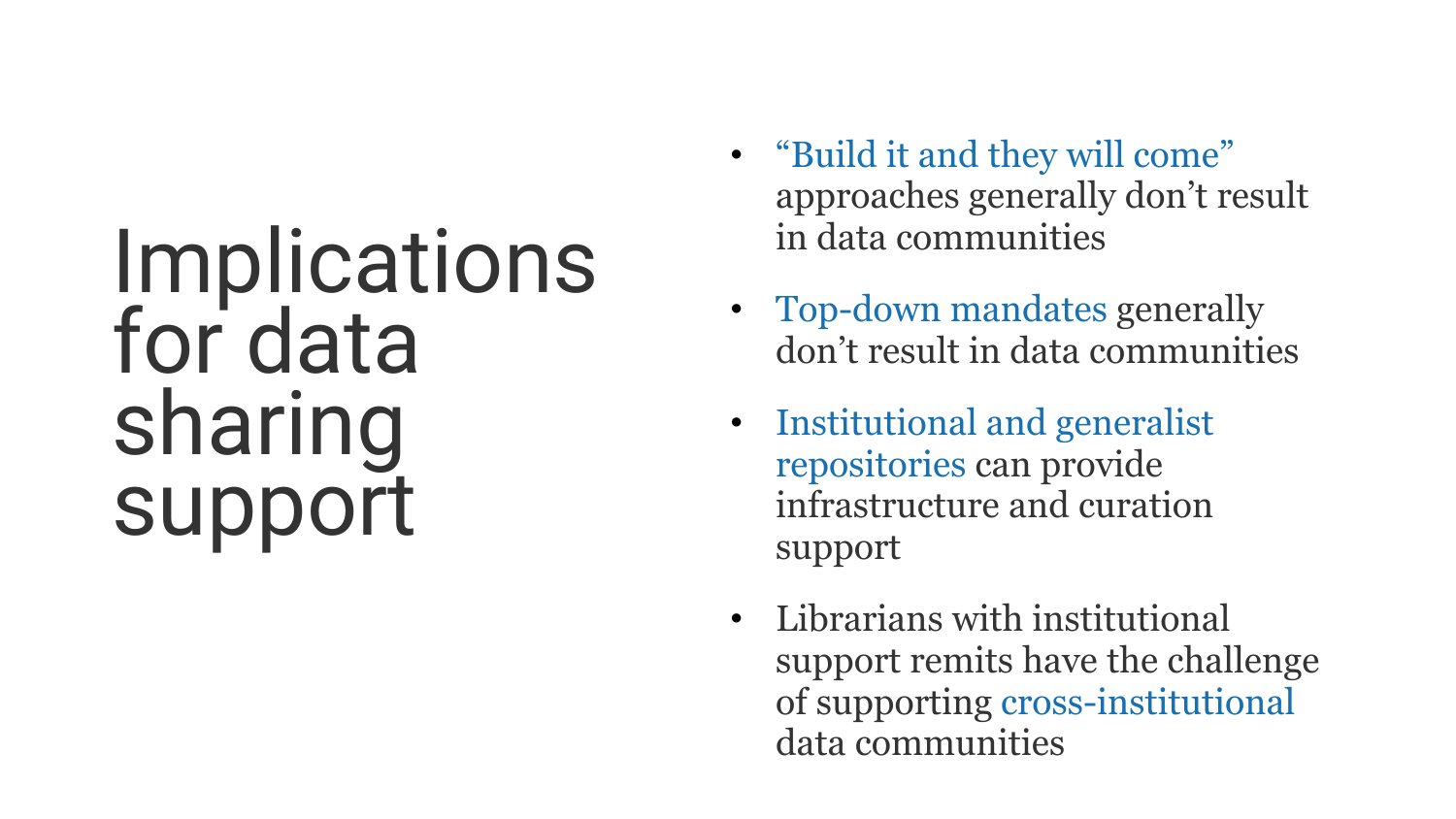An emergent data community is a group of scholars who are enthusiastic about sharing and reusing a certain type of data but haven't yet fully established the necessary processes and infrastructure.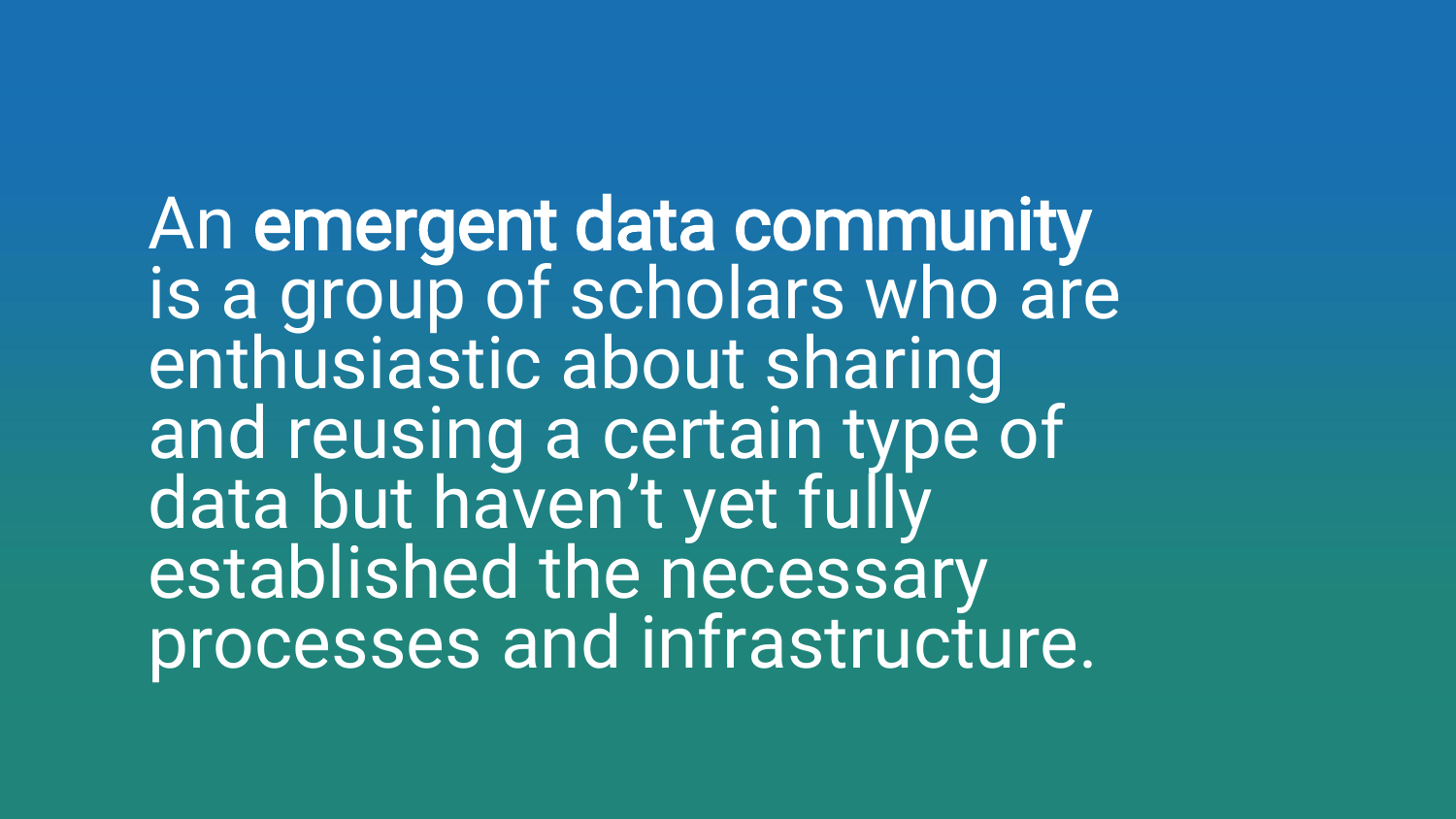### The data community growth process



Established data community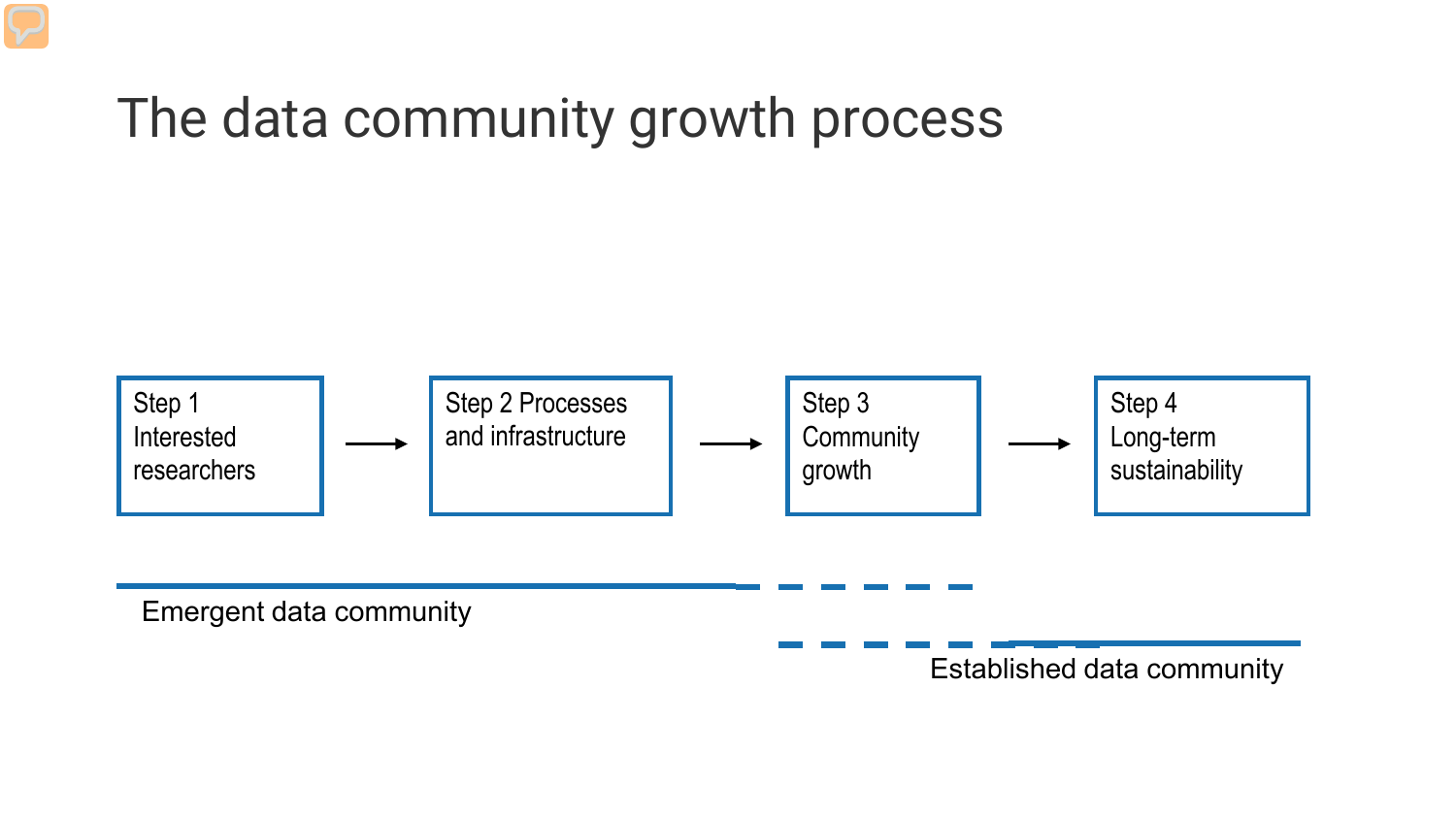## What data communities need

- Help building or identifying existing repository infrastructure
- Technical and policy advice on metadata, vocabularies, preservation, privacy, etc.
- Guidance and advocacy for achieving organizational and financial sustainability
- Help getting the word out to researchers who might be interested in getting involved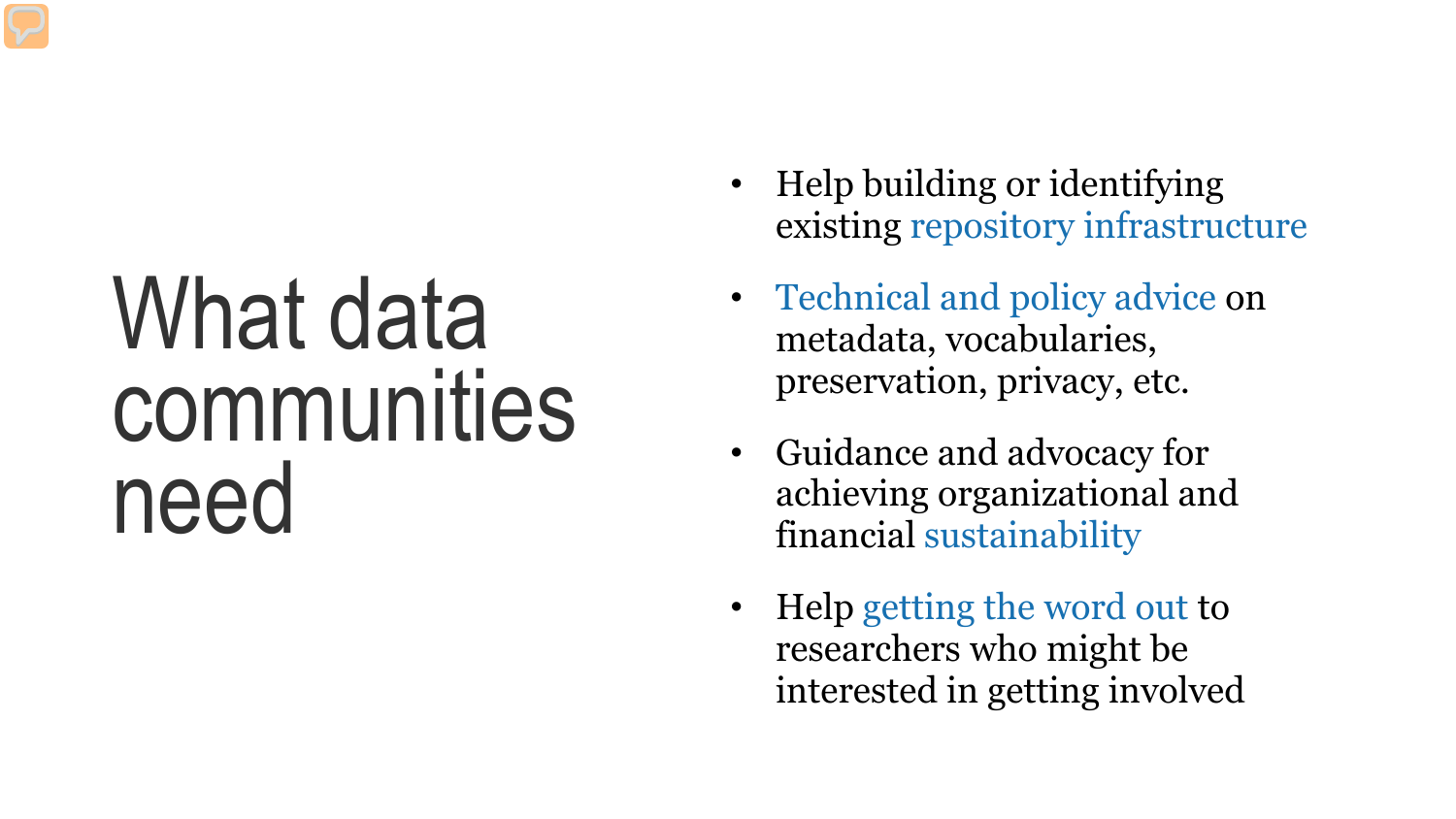## What's next for Ithaka S+R?

#### **Pilot Data Service Assessment Tool**

Building on 2020 census of data services at U.S. institutions, we are piloting data services assessment tool to help universities evaluate and design effective data supports for researchers including those in data communities. We welcome expressions of interest.

#### **Convening**

.

#### **Leveraging Data Communities to Advance Open Science**

In collaboration with the Data Curation Network, an NSF-funded project that will bring together scientists and information technology professionals for focused discussions about initiating and sustaining data communities.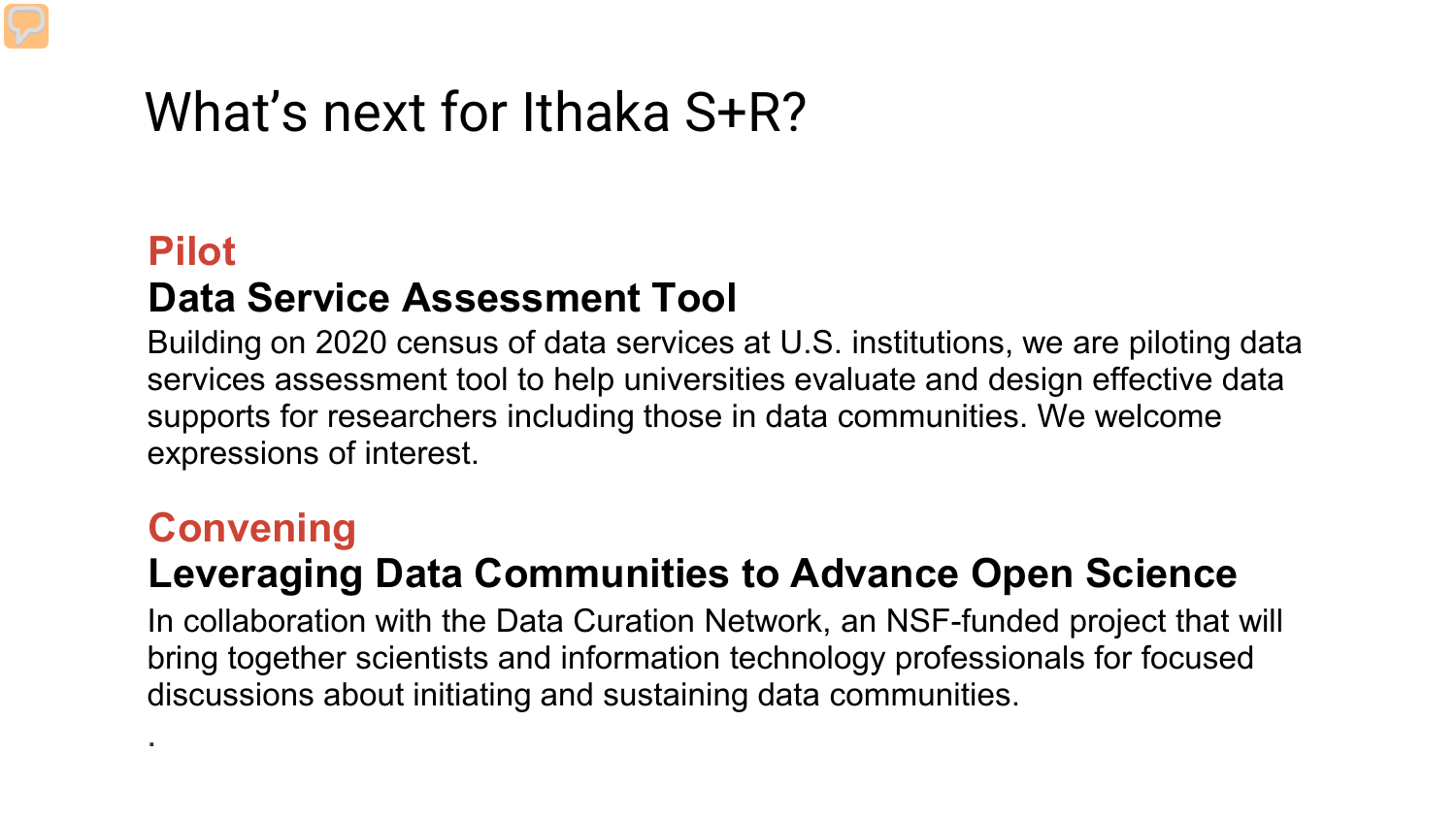

**Issue Brief** Data Communities: A New Model for Supporting STEM Data Sharing

**Research Report** Research Data Services in US Higher Education

**Blog Posts** Emergent Data Community Spotlight Series